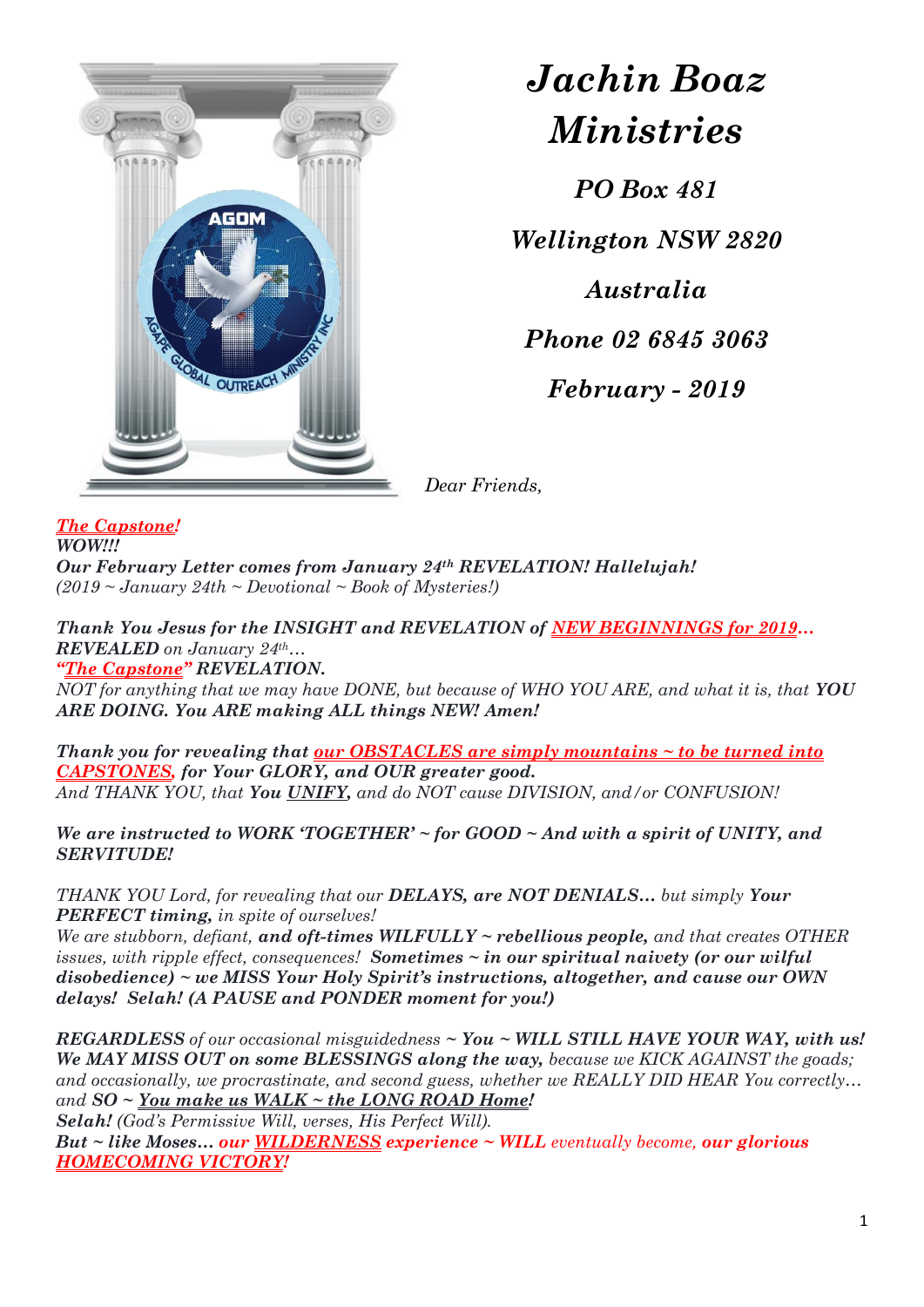*Ohhh ~ The JOY and PEACE that COMES, when we simply YIELD, in patient INTIMACY, with EXPECTATION! And ~ BASK in the KNOWING, that You are STILL on the THRONE, and in TOTAL CONTROL! Hallelujah! LOVE You Lord.*

*YOU are the CAPSTONE of our LIVES, and our 'OCCUPATION' ~ MUST align, with Your PERFECT WILL, and PURPOSE; and TIMING!*

*Father God ~ You take NO PRISONERS, and BEG of NO ONE! And So ~ IT IS SO SWEET, when we finally YIELD ALL! THEN, and ONLY THEN, can You WORK as You WANT, and NEED, in order to PERFECT ~ Your Own PLANS, and PURPOSES, IN and THROUGH us!*

*THANK YOU Jesus, for REVEALING to us, the persons WHOM You have chosen, to work together with us, in this very exciting 2019 year ~ to further Your "GO YE" Programme.* 

*You have CHOSEN, and DISMISSED, and WAITED for the RIGHT TIMING, to REVEAL ALL ~ for Your GLORY, and our GOOD; that Your Holy Name would remain just that ~ HOLY ~ in our midst. Amen!*

*Thank You Father God that You have ALREADY built ~ a WORKING relationship, WITH these precious people, and You can TRUST them ~ to "GO YE" ~ when, and how, and where, You so instruct.*

*WELCOME ~ Pastor James Mwendwa, and his beautiful wife ~ Sis Dorcas! (Pastor/President of Jachin Boaz Ministries; and Pastor/CEO of AGOM) Awesome God!* 

*We give You PRAISE and GLORY in the HOUSE of the Lord. Hallelujah!*



*What a beautiful photo of them BOTH, taken when they SHARED the GOSPEL, on a MISSION trip to INDIA, in Jan 2018! Hallelujah! BLESSED Indeed! Thank You Jesus!*

*BEHOLD… I DO a NEW THING! DO you NOT SEE IT! (Isaiah 43:19)*

*YES Lord, I NOW SEE IT… AGAIN!!!*

*Through FRESH EYES… With FRESH ANOINTING!*

*Thank You Holy Spirit.* 

*Pastor James and Sis Dorcas already have a registered Ministry in Kenya, East Africa ~ "Agape Global Outreach Ministry Inc."*

*Their AGOM ~ LOGO ~ has been added to our Jachin Boaz Ministries Letterhead … And we will be working together ~ in the FIELDS, WHITE for HARVEST!*

*I am SO IN LOVE with my dear Lord and King ~ Jesus ~ and …*